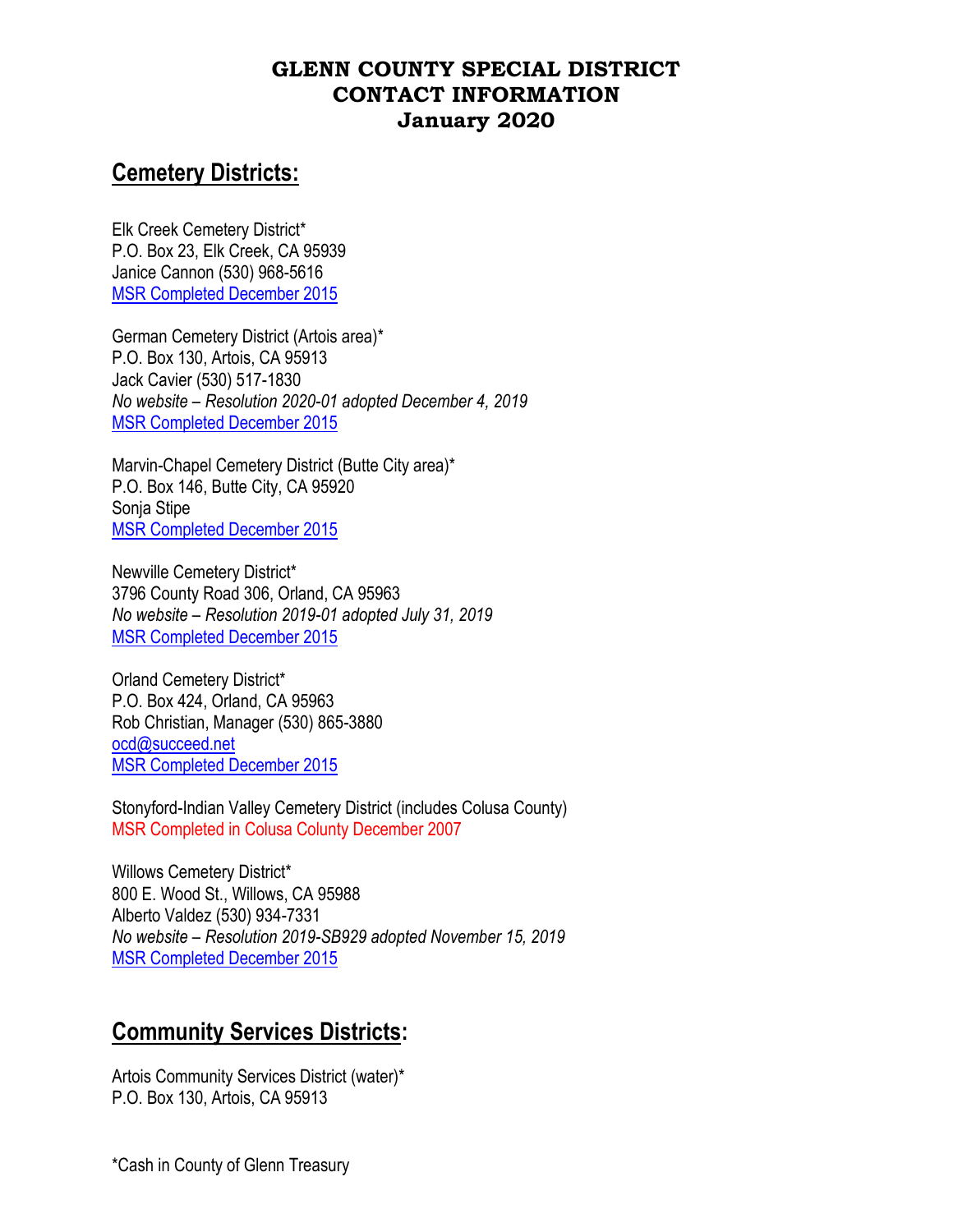*No website – Resolution 2020-01 adopted December 4, 2019*

Butte City Community Services District (water)\* P.O. Box 181, Butte City, CA 95920

Butte City Community Service District (recreation)\*

Elk Creek Community Services District (water)\* Elk Creek Community Service District (recreation)\* Elk Creek Community Service District (lighting)\* P.O. Box 117, Elk Creek, CA. 95939 (707) 272-1129 Julie Polley, Office Administrator, *jppolley@gmail.com* Diana Hoggatt, Vice President Stan E. Drummond, President [www.elkcreekcsd.org](http://www.elkcreekcsd.org/) [MSR Completed January 2014](https://www.countyofglenn.net/sites/default/files/Local_Agency_Formation_Commission/ElkCreekMunicipalServiceReviewandSphereofInfluence.pdf)

Hamilton City Community Services District (sewage treatment, etc.)\* P.O. Box 116, Hamilton City, CA 95951 [MSR Completed October 2019](https://www.countyofglenn.net/sites/default/files/Final%20HCCSD%20MSR%20and%20SOI%20Plan.pdf)

Northeast Willows Community Services District (sewer lines)\* P.O. Box 2010, Willows, CA 95988 Susie Moss, District Secretary (530) 966-6117 [MSR Completed April 2015](https://www.countyofglenn.net/sites/default/files/Local_Agency_Formation_Commission/NortheastWillowsCommunityServicesDistrict.pdf)

Ord Bend Community Services District (recreation-hall)\* 3241 Highway 45, Glenn, CA 95943 [MSR Completed August 2015](https://www.countyofglenn.net/sites/default/files/images/Ord%20BEND%20CSD-no%20maps-ADOPTED.pdf)

Stonyford Recreation & Park District P.O. Box 235, Stonyford, CA. 95979

## **Fire Protection Districts:**

Artois - Glenn County Fire District\* P.O. Box 158, Artois, CA. 95913 Jack Cavier, Chief (530) 517-1830

Bayliss Fire District\* 7542 County Road 41, Willows, CA. 95988 Carl Funke (530-934-2593)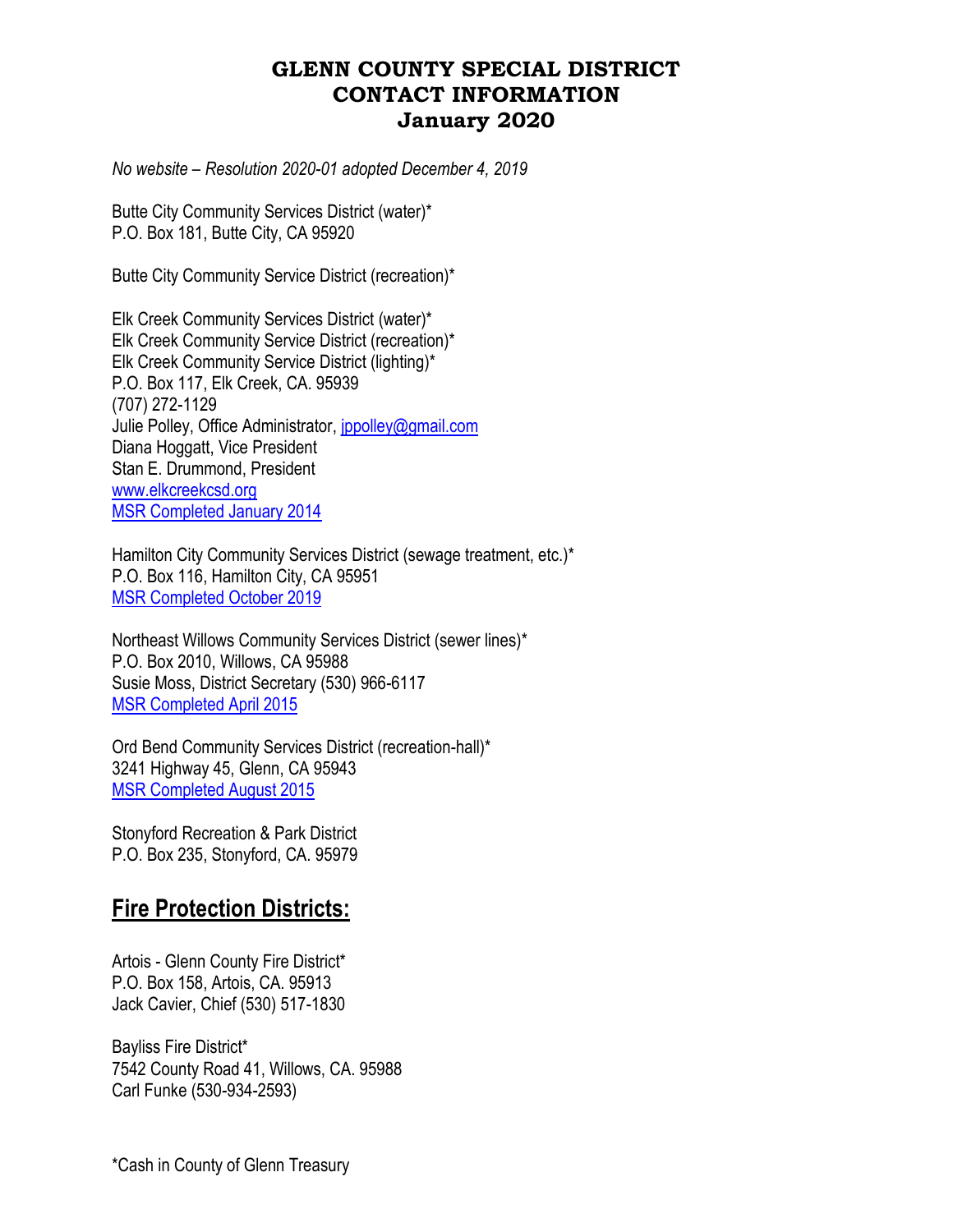Capay Volunteer Fire Department 50 4th Avenue Orland, CA. 95963 Chief, Ian Turnbull (530-865-2070)

Elk Creek Fire Protection District\* P.O. Box 201, Elk Creek, CA 95939 Julie Polley, Board Secretary (707) 272-1129 *No Website – Resolution 2020-01-02 adopted January 13, 2020*

Glenn-Codora Fire Protection District\* P.O. Box 165, Glenn, CA 95943 Ron Withrow (530) 982-2290/(530) 518-2291

Glenn-Colusa Fire Protection District (Butte City Area)\* P.O. Box 130, Butte City, CA 95920

Hamilton City Fire Protection District\* P.O. Box 928, Hamilton City, CA 95951 Michael-Anne Foley

Kanawha-Glenn Fire Protection District\* 1709 County Road D, Willows, CA 95988 Roger Steinhoff, Fire Chief (530) 934-2672

Indian Valley-Bear Valley Fire Protection District (includes Colusa County) 75,251 acres- 39,011 acres in Glenn County 2789 Ladoga-Stonyford Rd., Stonyford, CA 95979

Ord Fire Protection District\* 3339 County Road XX, Glenn, CA 95943 Fred Frietas (530) 934-3202

Orland Rural Fire Protection District\* 810 5th St., Orland, CA 95963 Jack Bucke, Chair (530)865-1624 [MSR Completed June 2019](https://www.countyofglenn.net/sites/default/files/Final%20ORFPD%20MSR-SOI%20Plan.pdf)

Willows Rural Fire District\* 445 S. Butte St., Willows, CA 95988 Wayne Peabody (530) 934-3327

### **Levee & Reclamation Districts:**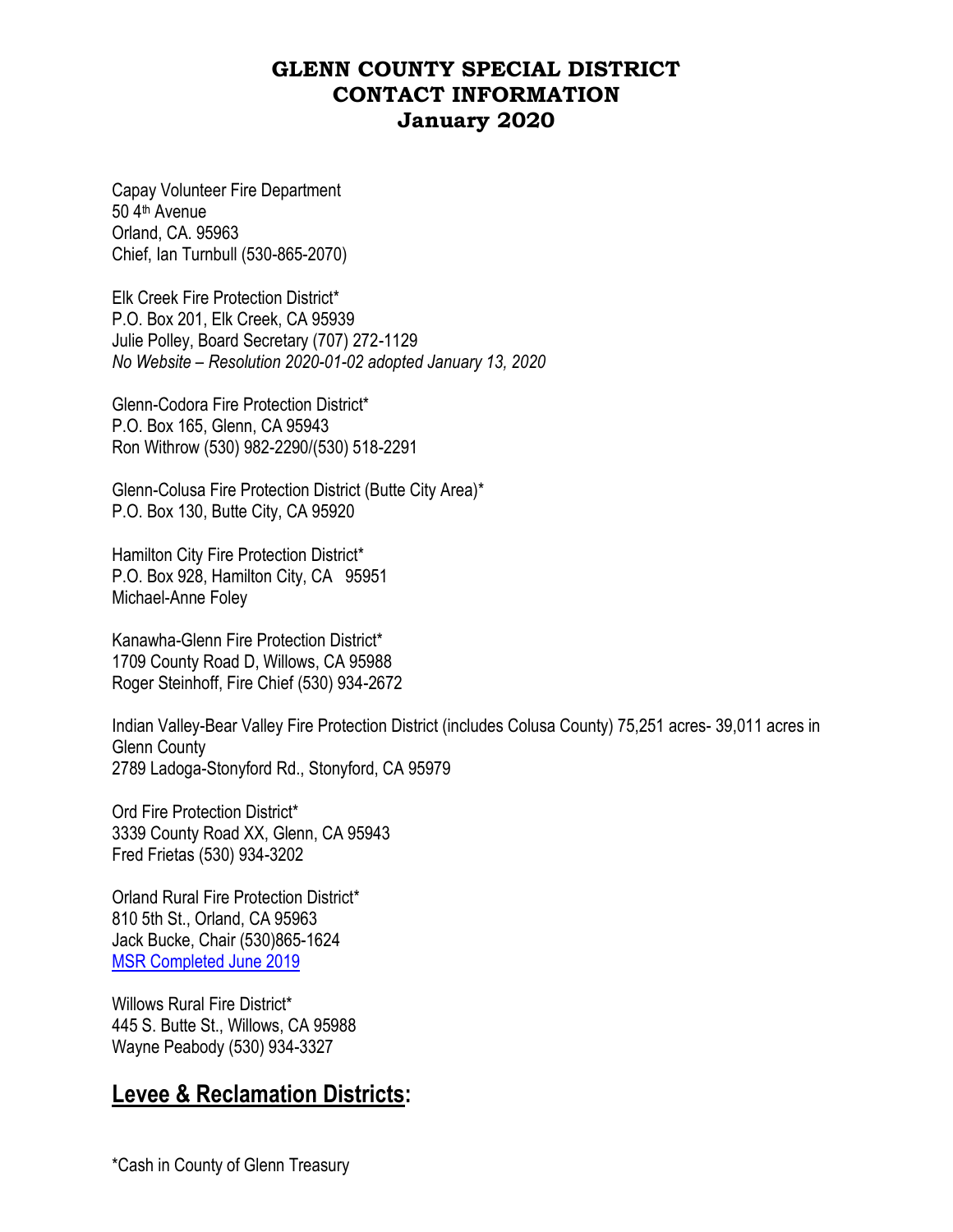Levee District #1\* 7864 County Road 61; Princeton, CA. 95970 Don Perez, Secretary (530) 713-5650 [MSR Completed February 2019](https://www.countyofglenn.net/sites/default/files/Information_Services_Coordinating_Committee/Final%20Levee%20%26%20Reclamation%20Districts%20MSRs%20and%20SOI%20Plans.pdf)

Levee District #2\* 7817 County Rd. 66, Princeton, CA 95970 Dennis Clark (530) 518-2549 [MSR Completed February 2019](https://www.countyofglenn.net/sites/default/files/Information_Services_Coordinating_Committee/Final%20Levee%20%26%20Reclamation%20Districts%20MSRs%20and%20SOI%20Plans.pdf)

Levee District #3\* P.O. Box 130, Butte City, CA 95920 [MSR Completed February 2019](https://www.countyofglenn.net/sites/default/files/Information_Services_Coordinating_Committee/Final%20Levee%20%26%20Reclamation%20Districts%20MSRs%20and%20SOI%20Plans.pdf)

Reclamation District #2106\* Joe Mendes, Board President Rancho Llano Seco Office 8369 Hugh Barber Lane Chico, CA. 95928 Contact: Ralph Keeley (530) 682- 7443 [MSR Completed February 2019](https://www.countyofglenn.net/sites/default/files/Information_Services_Coordinating_Committee/Final%20Levee%20%26%20Reclamation%20Districts%20MSRs%20and%20SOI%20Plans.pdf)

Reclamation District #2140 (Hamilton City area)\* P.O. Box 758, Hamilton City, CA 95951 Madrean Benton, Secretary (530) 826-3208 or (530) 826-3911 [MSR Completed February 2019](https://www.countyofglenn.net/sites/default/files/Information_Services_Coordinating_Committee/Final%20Levee%20%26%20Reclamation%20Districts%20MSRs%20and%20SOI%20Plans.pdf) *No website – Resolution 2019-05 approved June 20, 2019*

## **Water and Irrigation Districts:**

4-E Water District 635 Augusta Dr., Moraga, CA 94556 Alfred Eames, Secretary/Treasurer (925) 376-4916

Butte Creek Drainage District P.O. Box 190, Richvale, CA. 95974 (530) 342-5083

Capay Water District (Last correspondence was April 15, 1977) Rt. 2 Box 146, Orland, CA 95963

Glenn-Colusa Irrigation District (GCID)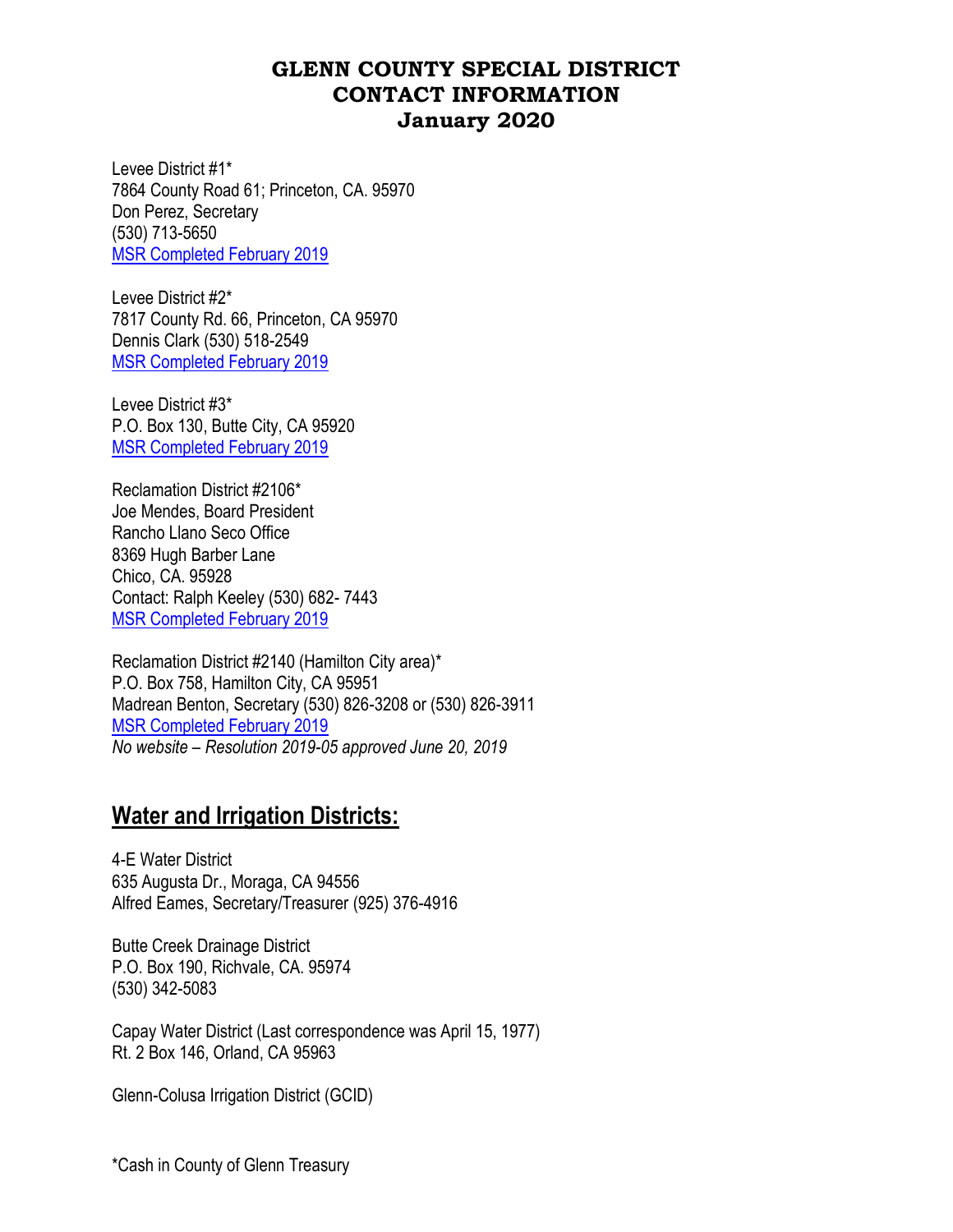P.O. Box 150 or 344 E. Laurel Street; Willows, CA. 95988 Karen M. Alves, Assistant Treasurer (530-934-8881) [www.gcid.net](http://www.gcid.net/) MSR completed in Colusa County November 2006

Monroeville Water District C/O Garner Law Office 109 N. Marshall Ave Willows, CA. 95988 John Garner (530) 934-3324 or (530) 570-9312 (formerly known as Glenn Ground Water District)

Glide Water District P.O. Box 1054, Willows, CA 95988 Mike Alves or Debbie Scritchfield (530) 934-5476 *No website – Resolution 2019-4 approved April 12, 2019*

Kanawha Water District P.O. Box 1054, Willows, CA 95988 Mike Alves or Debbie Scritchfield (530) 934-5476 *No website – Resolution 2019-4 approved April 11, 2019*

Orland-Artois Water District P.O. Box 218, Orland, CA 95963 Emil Cavagnolo, General Manager (530) 934-4039 www.oawd.org [MSR Completed in April 2019](https://www.countyofglenn.net/sites/default/files/Bid_Manager/Final%20Complete%20OAWD%20MSR%20and%20SOI%20Plan.pdf)

Princeton-Codora-Glenn Irrigation District P.O. Box 98, Princeton, CA 95970 Brenda Pogue (530) 439-2248

Provident Irrigation District 258 S. Butte St., Willows, CA 95988 Colleen Ponciano (530) 934-4801

Stony Creek Water District 940 County Road 303, Elk Creek, CA 95939 Jessie Westcamp (530) 963-3085

Western Canal Water District 1/3 ground in Glenn County [www.Westerncanal.com](http://www.westerncanal.com/)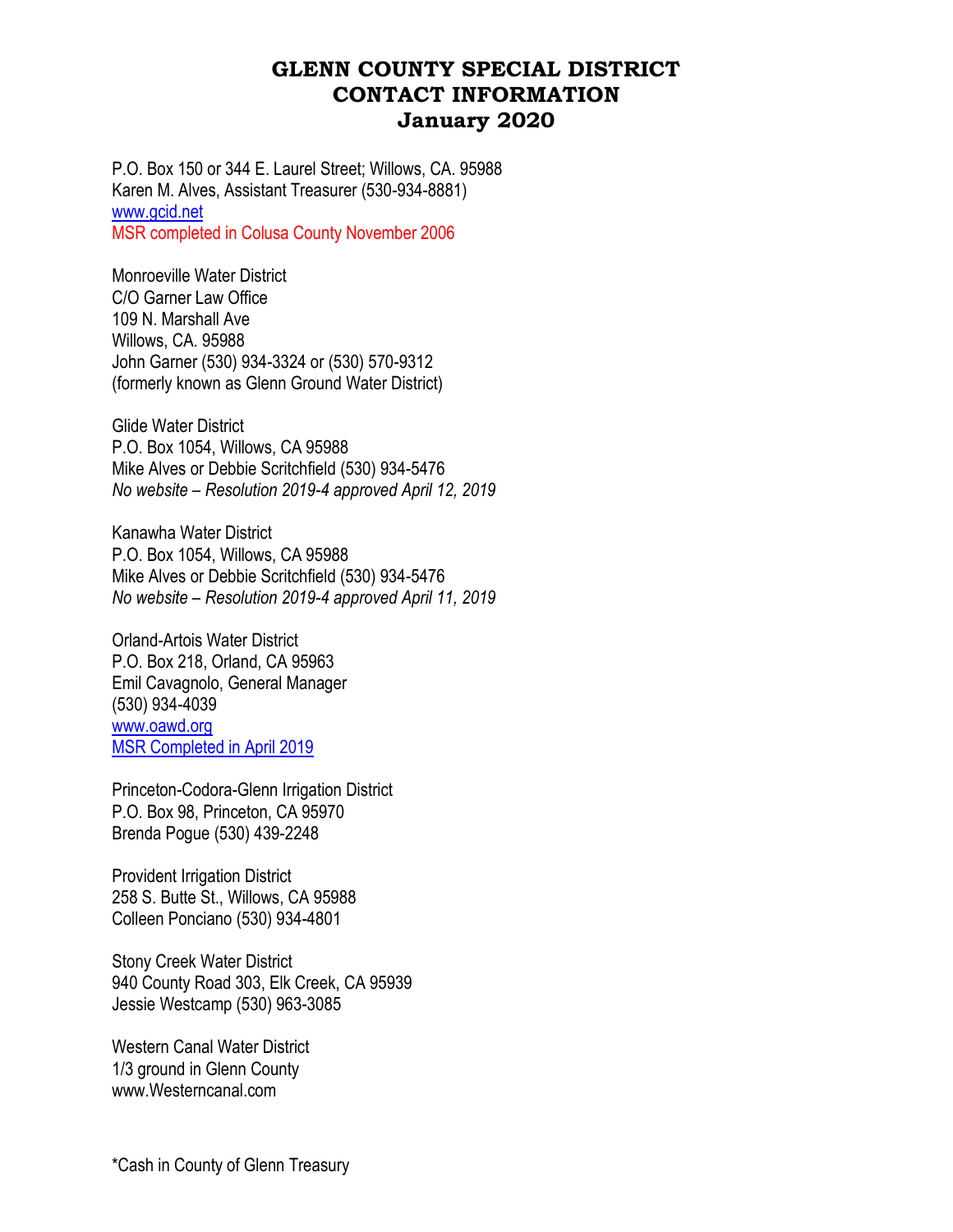(530) 342-5083 (530) 342-8233 Fax P.O. Box 190 Richvale, CA 95974

### **Other:**

Butte County Mosquito and Vector Control District Matthew Ball, District Manager 5117 Larkin Road Oroville, CA 95965 (530) 533-6038 (530) 342-7350 [www.bcmvcd.com](http://www.bcmvcd.com/) MSR completed by Butte County LAFCo December 2017

Colusa Basin Drainage District P.O. Box 390, Willows, CA 95988 Gene Massa (530) 517-0260 or (530) 934-8888

Glenn County Mosquito and Vector Control District\* 165 County Road G, Willows, CA. 95988 Luke Niblack (530) 934-4025 [MSR Completed in February 2019](https://www.countyofglenn.net/sites/default/files/Information_Services_Coordinating_Committee/FINAL%20GCMVCD%20MSR-SOI%20Plan.pdf)

Glenn County Resource Conservation District 132 N. Enright Ave., Ste. C, Willows, CA 95988 Kandi Manhart, Executive Officer (530) 934-4601 Fax (530) 844 206-7023 [www.glenncounty.org](http://www.glenncounty.org/)

North Willows County Service Area District/Committee\* P.O. Box 1070; Willows, CA. 95988 Public Works Director (530-934-6530)

Olive Pest Management District\* Marcie Skelton, Agricultural Commissioner (530-934-6501)

Rice Pest Abatement District #1 6724 County Rd 60, Willows, CA 95988 545 Forbes Ave., Yuba City, CA 95991 Tim Kelleher, Attorney at Law 751-9730